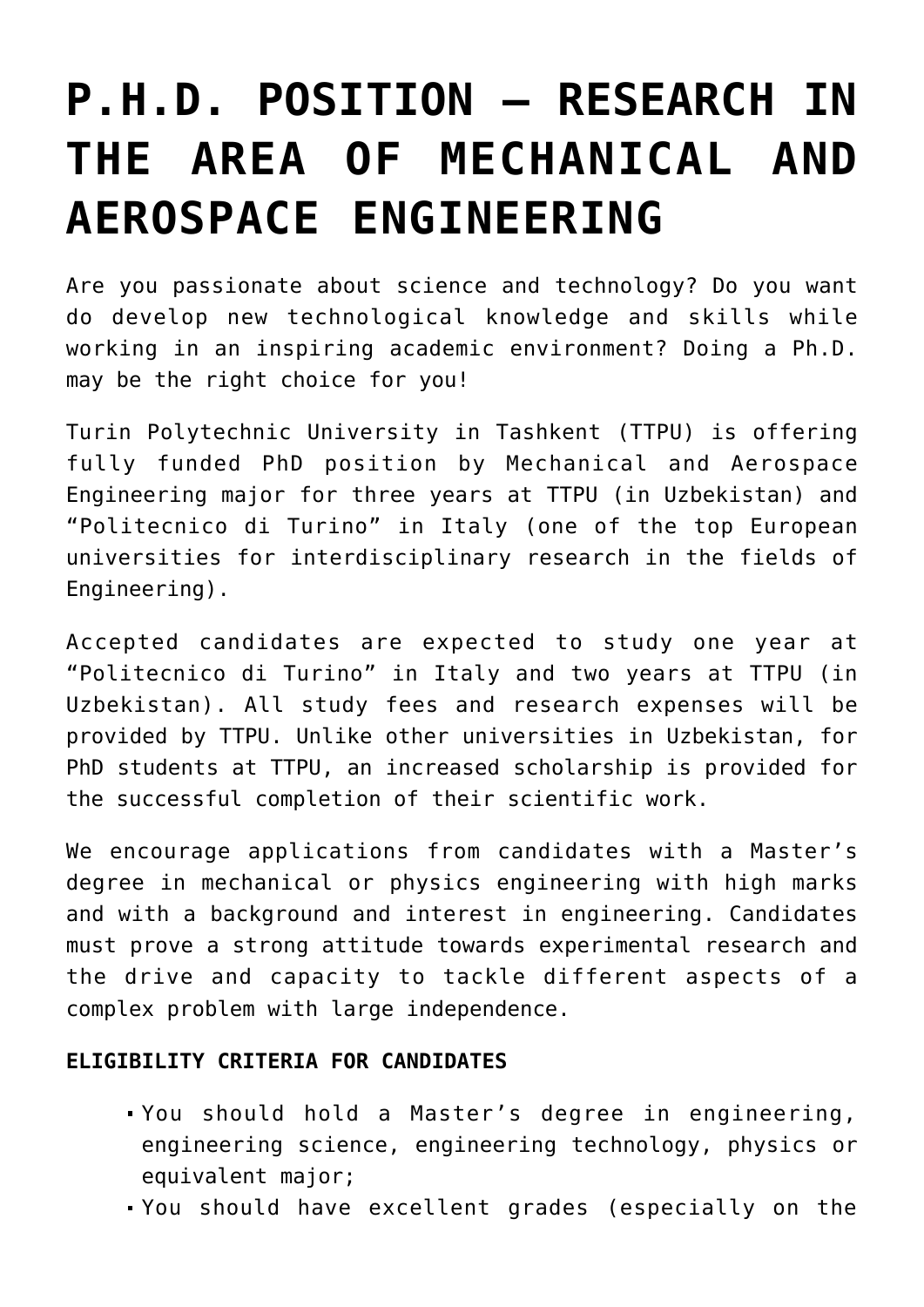theoretical subjects), very good skills in oral and written communication, and well developed analytical and problem-solving skills;

- You should meet English language requirement by achieving the required score on an internationally recognized English test (Minimum: Academic IELTS 5.5 or TOEFL ibt 55);
- You are motivated, enthusiastic and eager to learn;
- You are a team player, yet also able to work independently, accurately and methodically;
- You are willing to contribute to the research activities of Mechanical Engineering research group and pursue a doctoral degree in engineering technology;
- You are willing to present research findings at national and international conferences and in international journals;
- You will develop the necessary software programs, conduct experiments and report both internally and externally;
- You will work together with colleague-researchers and offer support in research projects that are related to your expertise;
- You are willing to contribute up to maximum 100 hours per academic year in teaching activities within the Bachelor and Master of the Engineering Technology programs at TTPU (in Uzbekistan) and "Politecnico di Turino" in Italy.

## **APPLICATION DOCUMENTS**

You can apply for the Ph.D. position through TTPU's admission system. It is the applicant's responsibility to ensure that the application is complete in accordance with the instructions in the advertisement.

Applications must include the following elements: